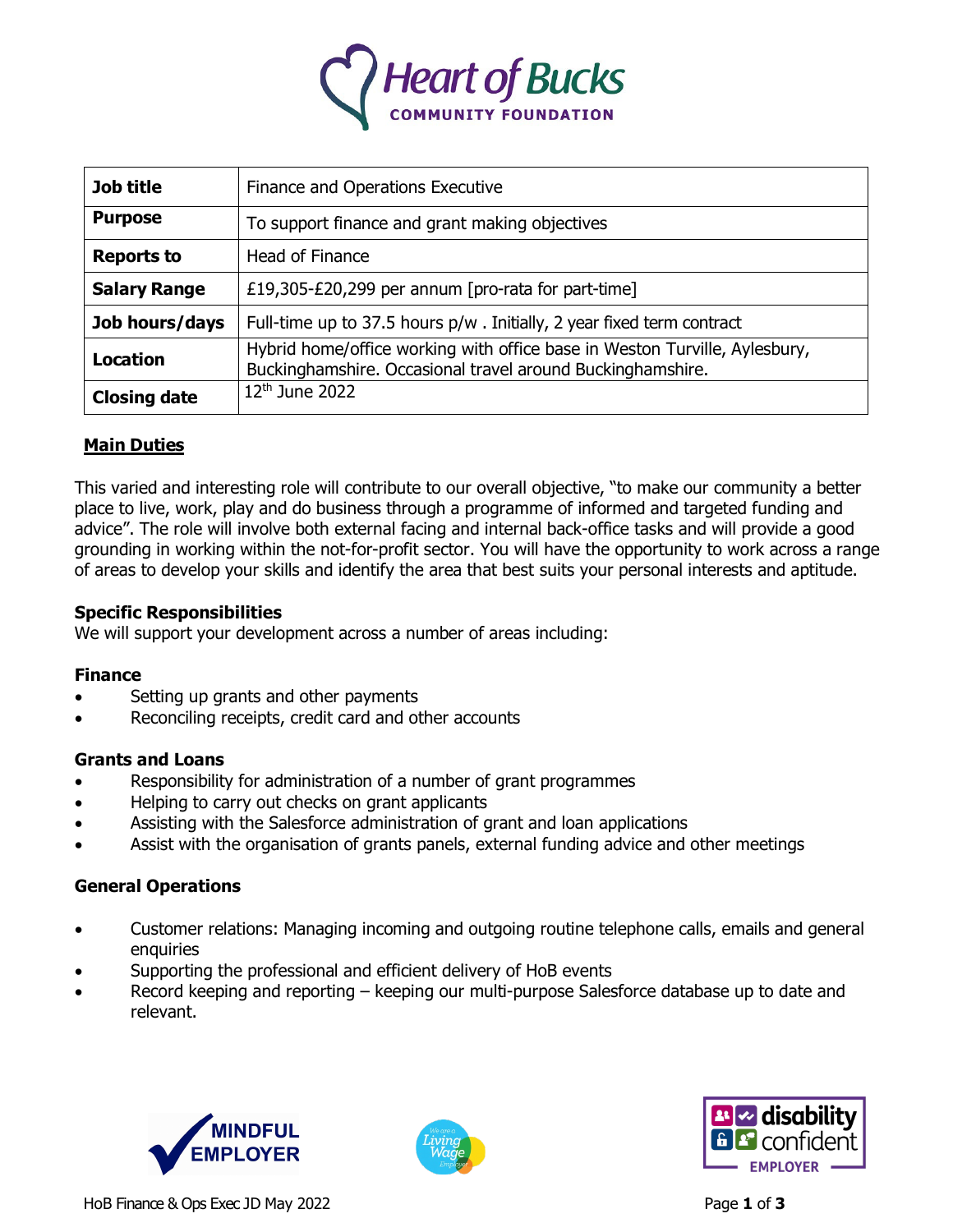- Work across other areas of our work to help manage peak periods of demand as required
- Office admin helping to keep our premises resourced and operational

Other reasonable administrative duties as required, to ensure that the charity operates smoothly.

#### **Management & Budget responsibility**

Reports to: Head of Finance Line Management responsibility: none Budget responsibility: no direct responsibility

#### **Person specification**

|                                                                                                                                                   | <b>Essential</b>        | <b>Desirable</b> | To be tested by<br>$(A = application, I =$<br><b>Interview, T=Test)</b> |
|---------------------------------------------------------------------------------------------------------------------------------------------------|-------------------------|------------------|-------------------------------------------------------------------------|
| <b>Qualifications</b>                                                                                                                             |                         |                  |                                                                         |
| 4 GCSEs at grades 9 to 4 (A* to C), level 2 NVQs or<br>equivalent                                                                                 |                         | X                | A,I (Test if the<br>desirable quals are<br>not present)                 |
| <b>Knowledge</b>                                                                                                                                  |                         |                  |                                                                         |
| Understanding of the need for confidentiality and<br>discretion with sensitive information                                                        | X                       |                  | A, I                                                                    |
| <b>Skills</b>                                                                                                                                     |                         |                  |                                                                         |
| Effective communication skills - able to express opinions<br>and convey messages clearly. This includes both verbal<br>and written communication. | $\overline{\mathbf{x}}$ |                  | A,IT                                                                    |
| Good organisational and administrative skills: Able to<br>manage multiple priorities.                                                             | X                       |                  | A, I, T                                                                 |
| Excellent interpersonal skills, able to work<br>with a variety of internal and external stakeholders                                              | X                       |                  | A,I                                                                     |
| <b>Personal attributes</b>                                                                                                                        |                         |                  |                                                                         |
| Enthusiastic, willing to learn and responds positively to<br>opportunities                                                                        | X                       |                  | $\mathbf I$                                                             |
| Self-motivated and self-organising                                                                                                                |                         | X                | $\mathbf{I}$                                                            |
| Must be comfortable with and able to undertake lone-<br>working                                                                                   |                         | X                | $\mathbf I$                                                             |
| Confident, approachable and personable                                                                                                            | X                       |                  | I.                                                                      |
| Attentive to detail and completion of projects                                                                                                    | $\overline{\mathbf{X}}$ |                  | A,I                                                                     |
| Punctual, professional and dependable                                                                                                             | $\overline{\mathbf{X}}$ |                  | A,I                                                                     |
| Team worker $-$ able to share responsibilities with others<br>and work together to complete projects.                                             | $\overline{\mathbf{X}}$ |                  |                                                                         |
| <b>Other</b>                                                                                                                                      |                         |                  |                                                                         |